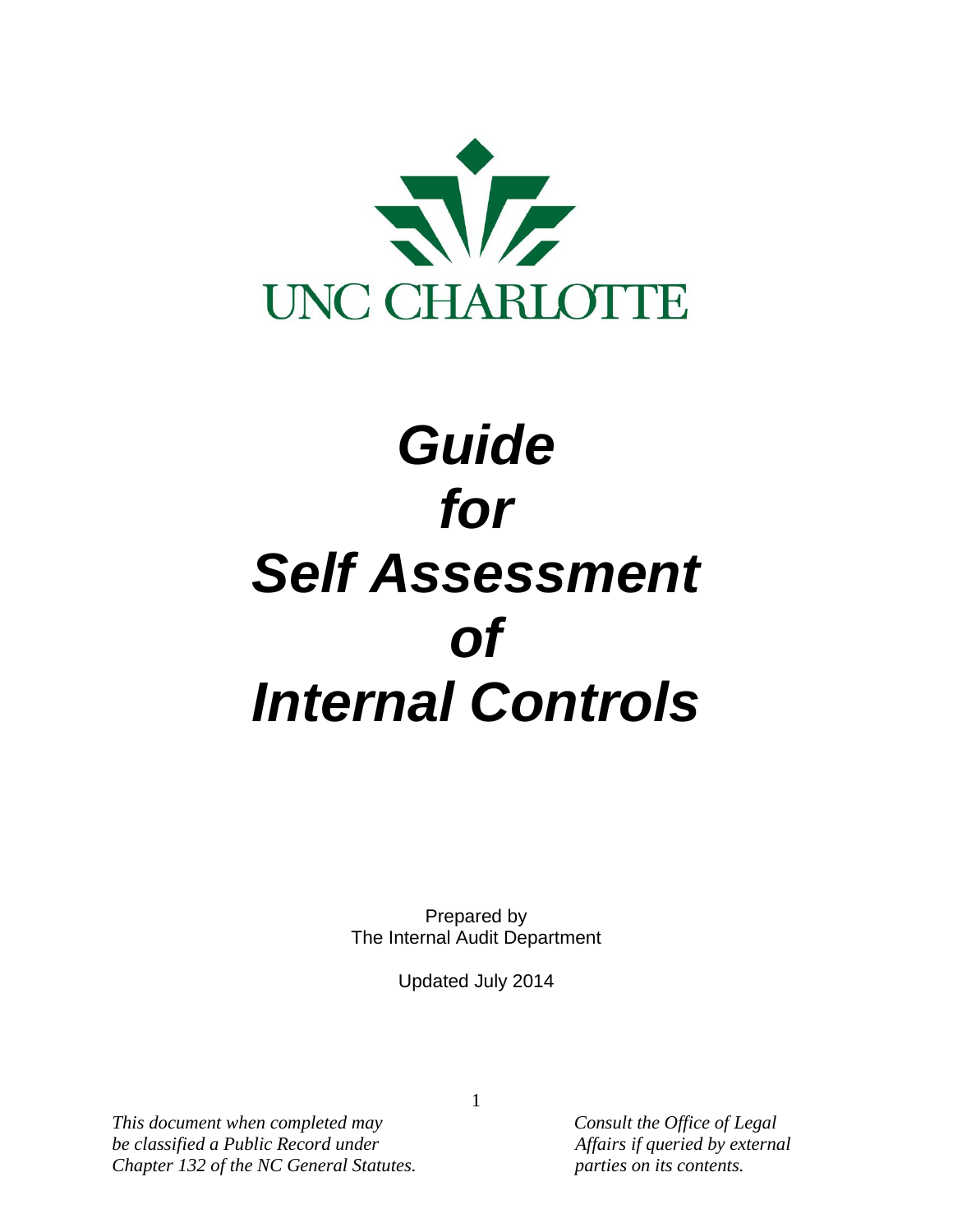

## TABLE OF CONTENTS

| <b>TOPIC</b>                                                                                                                                                                                                                                                                                                                                                                                                              | <b>PAGE</b>                    |
|---------------------------------------------------------------------------------------------------------------------------------------------------------------------------------------------------------------------------------------------------------------------------------------------------------------------------------------------------------------------------------------------------------------------------|--------------------------------|
| Introduction<br><b>Internal Control Overview</b><br><b>Elements of Internal Control</b><br><b>Public Record Advisory</b>                                                                                                                                                                                                                                                                                                  | $\frac{3}{4}$<br>$\frac{4}{5}$ |
| <b>Internal Control Self Assessment Questions</b>                                                                                                                                                                                                                                                                                                                                                                         |                                |
| A. Integrity and Ethical Values<br>B. Management Philosophy and Operating Style<br>C. Organizational Structure<br>D. Assignment of Authority and Responsibility<br>E. Human Resource Policies and Procedures<br>F. General Financial<br>G. Cash Handling<br>H. Payroll<br><b>Safeguarding Assets</b><br>J. Administration of Sponsored Programs<br>K. Change and Petty Cash Funds<br>L. Information Technology Management | 8 8 9 9 9 10 11 12 12 13 14 15 |
| M. Purchasing<br>N. Miscellaneous Operations                                                                                                                                                                                                                                                                                                                                                                              |                                |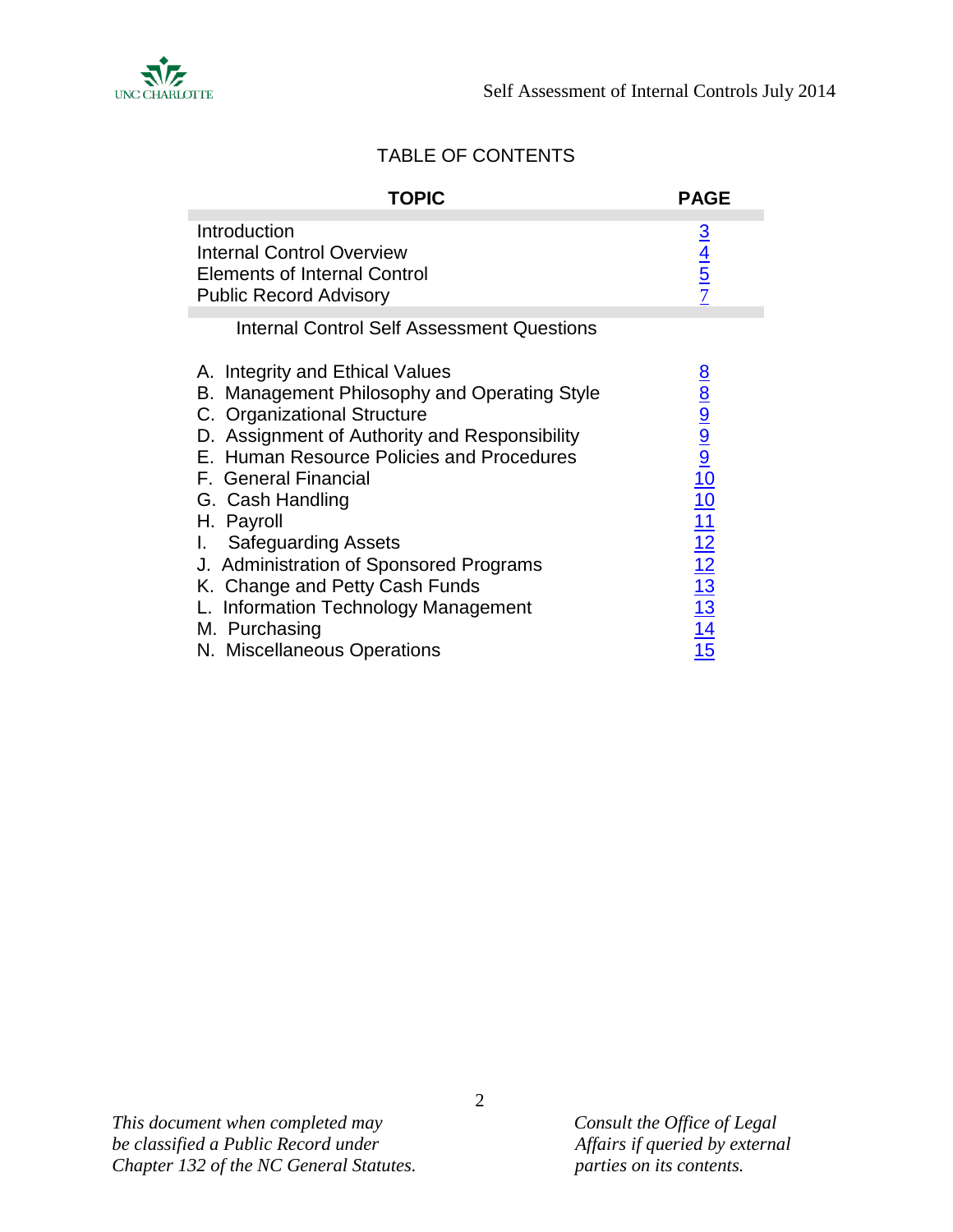

## **Self-Assessment of Internal Controls**

#### <span id="page-2-0"></span>**Introduction**

 The UNC Charlotte Guide for Self-Assessment of Internal Controls is a tool adapted from the annual requirement administered to all state agencies by the Office of the State Controller (OSC). The purpose of the OSC annual assessment is to assist in confirming the presence of a sound system of internal controls. This guide provides a streamlined set of questions intended to provide a vice chancellor, dean, associate dean, department chair, or department/center/agency/activity director with a self assessment tool that will guide him or her along the path of compliance with the many local, state and federal requirements to which we must adhere.

 The guide is intended to be a companion tool to the Department Review Guide Self Assessment Version. You should complete the Internal Controls self assessment first to identify those operational areas into which you need to look more closely. Some of the questions do not apply to every unit on campus. If this is the case for you, then answer "N/A" (not applicable). For those questions for which you are not sure of an answer or don't know the answer, write "D/K" (don't know). After completing this guide, refer to the Department Review Guide and conduct a more in-depth assessment of your internal operations in those areas marked "No" or "D/K."

 The Department Review Guide asks a series of specific questions whose answers will complete a picture of how your unit performs in each area against the stated objective for that function. At the end of each section are the same two questions: "What did you find?" followed by "Did you meet the stated objective?" For those areas where you do not feel you meet the stated objective, use the Specific Subject Matter Reference Listing to seek guidance and advice on how to correct the issues that you have developed.

 The Internal Audit Department recommends that you complete these two assessments within the first six months of your assignment to a management position and periodically thereafter. The tools can also be used as a "desk reference" by administrative staff and as orientation tools for New Employees. Any questions concerning the construction or content of either review guide should be addressed to the Internal Audit Department.

*This document when completed may Consult the Office of Legal be classified a Public Record under Affairs if queried by external Chapter 132 of the NC General Statutes. parties on its contents.*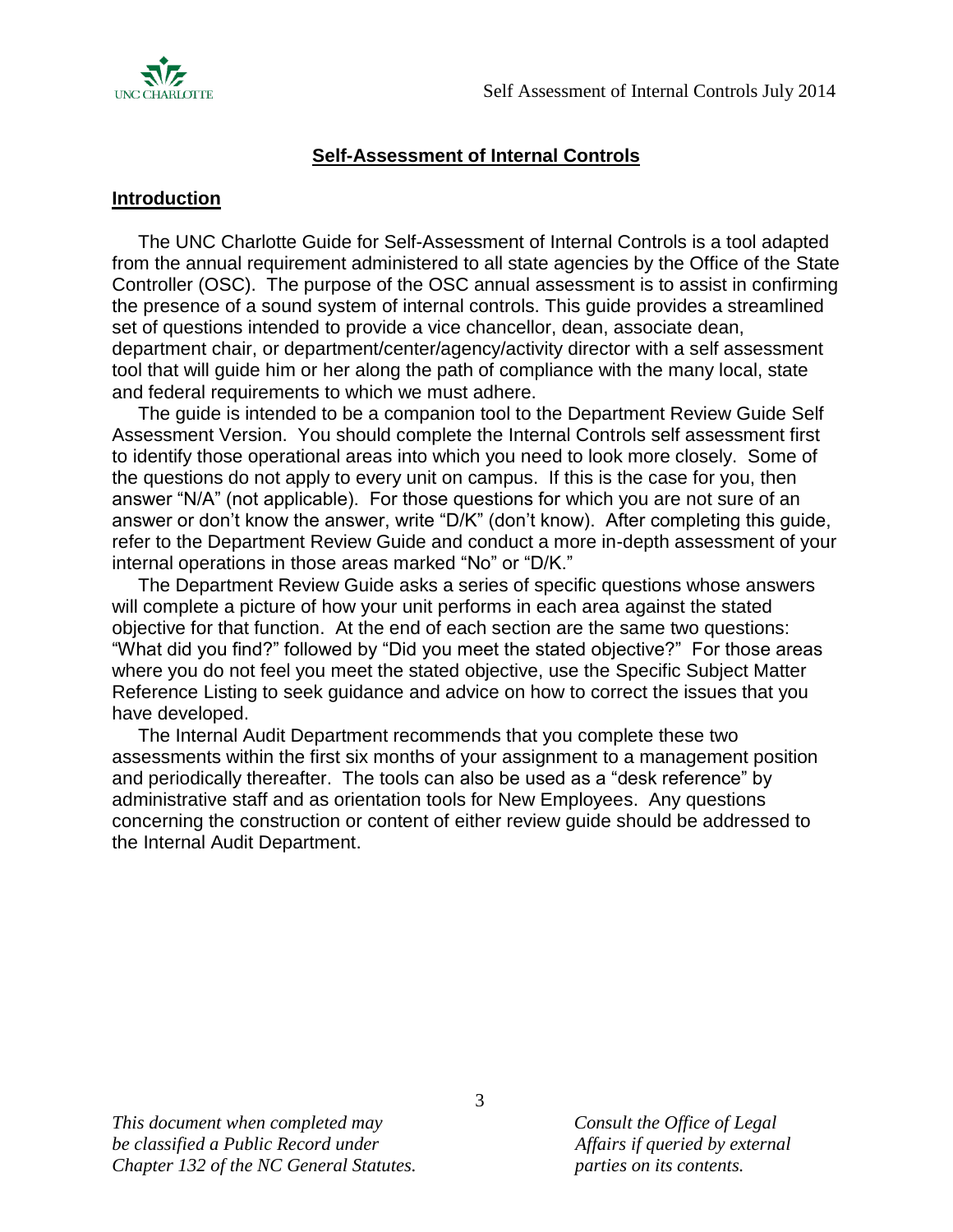

#### <span id="page-3-0"></span>**Internal Control Overview**

*The following section regarding internal control is taken from the May 2013 Internal Control – Integrated Framework Executive Summary published by the Committee of Sponsoring Organizations of the Treadway Commission (COSO).* 

Defining Internal Control

Internal control is defined as follows:

*Internal control is a process, effected by an entity's board of directors, management, and other personnel, designed to provide reasonable assurance regarding the achievement of objectives relating to operations, reporting, and compliance.*

This definition reflects certain fundamental concepts. Internal control is:

- Geared to the achievement of objectives in one or more categories—operations, reporting, and compliance
- A process consisting of ongoing tasks and activities—a means to an end, not an end in itself
- Effected by people—not merely about policy and procedure manuals, systems, and forms, but about people and the actions they take at every level of an organization to affect internal control
- Able to provide reasonable assurance—but not absolute assurance, to an entity's senior management and board of directors
- Adaptable to the entity stricture—flexible in application for the entire entity or for a particular subsidiary, division, operating unit, or business process

This definition is intentionally broad. It captures important concepts that are fundamental to how organizations design, implement, and conduct internal control, providing a basis for application across organizations that operate in different entity structures, industries, and geographic regions.

An effective system of internal control demands more than rigorous adherence to policies and procedures: it requires the use of judgment. Management and boards of directors' use judgment to determine how much control is enough. Management and other personnel use judgment every day to select, develop, and deploy controls across the entity. Management and internal auditors, among other personnel, apply judgment as they monitor and assess the effectiveness of the system of internal control.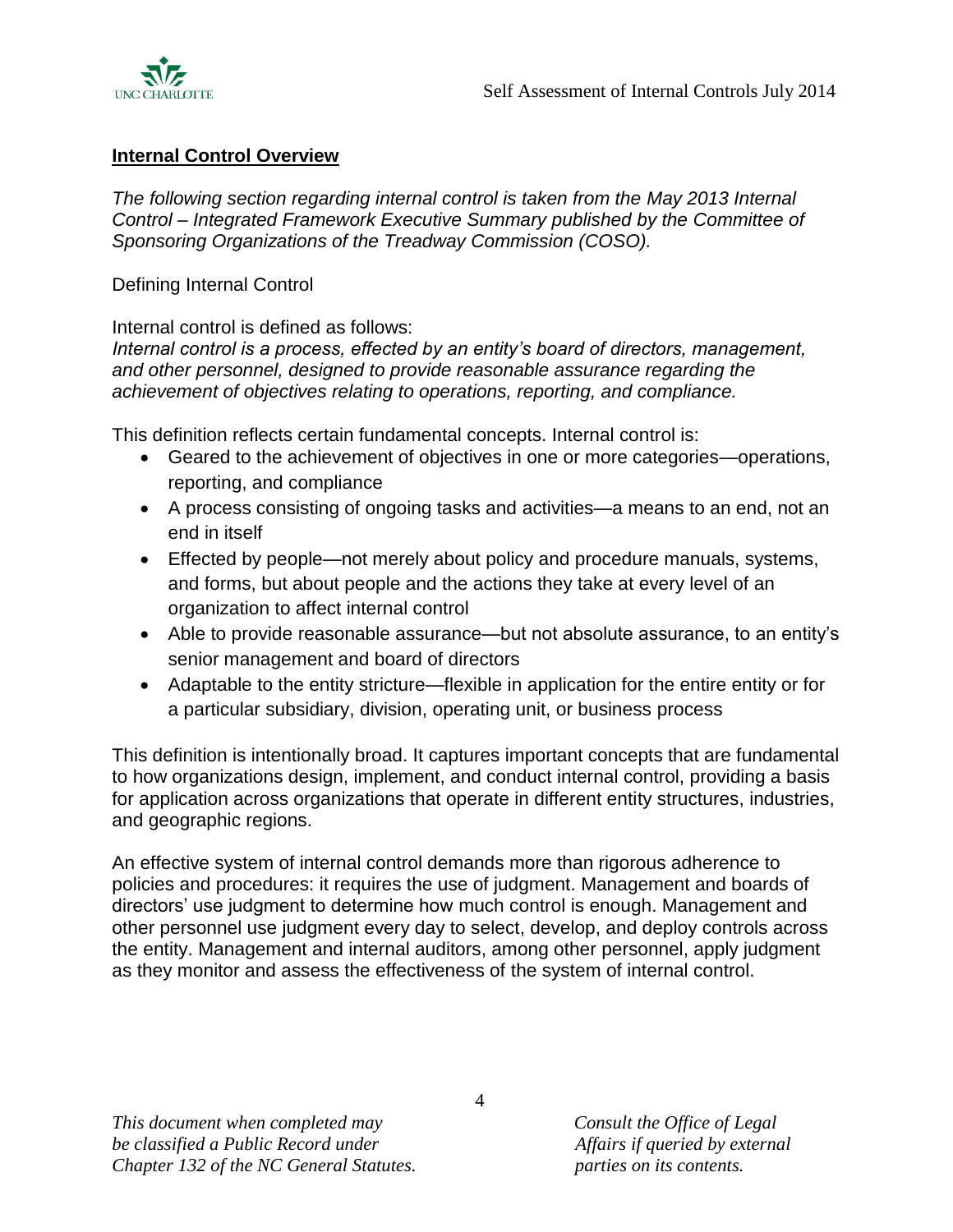

## **Components of Internal Control**

Internal control consists of five integrated components:

#### **Control Environment**

The control environment is the set of standards, processes, and structures that provide the basis for carrying out internal control across the organization. The board of directors and senior management establish the tone at the top regarding the importance of internal control including expected standards of conduct. Management reinforces expectations at the various levels of the organization. The control environment comprises the integrity and ethical values of the organization; the parameters enabling the board of directors to carry out its governance oversight responsibilities; the organizational structure and assignment of authority and responsibility; the process for attracting, develop retaining competent individuals; and the rigor around performance measures, incentives, and rewards to drive accountability for performance. The resulting control environment has a pervasive impact on the overall system of internal control.

#### **Risk Assessment**

Every entity faces a variety of risks from external and internal sources. Risk is defined as the possibility that an event will occur and adversely affect the achievement of objectives. Risk assessment involves a dynamic and iterative process for identifying and assessing risks to the achievement of objectives. Risks to the achievement of these objectives from across the entity are considered relative to established risk tolerances. Thus, risk assessment forms the basis for determining how risks will be managed. A precondition to risk assessment is the establishment of objectives, linked at different levels of the entity. Management specifies objectives within categories relating to operations, reporting, and compliance with sufficient clarity to be able to identify and analyze risks to those objectives. Management also considers the suitability of the objectives for the entity. Risk assessment also requires management to consider the impact of possible changes in the external environment and within its own business model that may render internal control ineffective.

#### **Control Activities**

Control activities are the actions established through policies and procedures that help ensure that management's directives to mitigate risks to the achievement of objectives are carried out. Control activities are performed at all levels of the entity, at various stages within business processes, and over the technology environment. They may be preventive or detective in nature and may encompass a range of manual and automated activities such as authorizations and approvals, verifications, reconciliations, and business performance reviews. Segregation of duties is typically built into the selection and development of control activities. Where segregation of duties is not practical, management selects and develops alternative control activities.

*This document when completed may Consult the Office of Legal be classified a Public Record under Affairs if queried by external Chapter 132 of the NC General Statutes. parties on its contents.*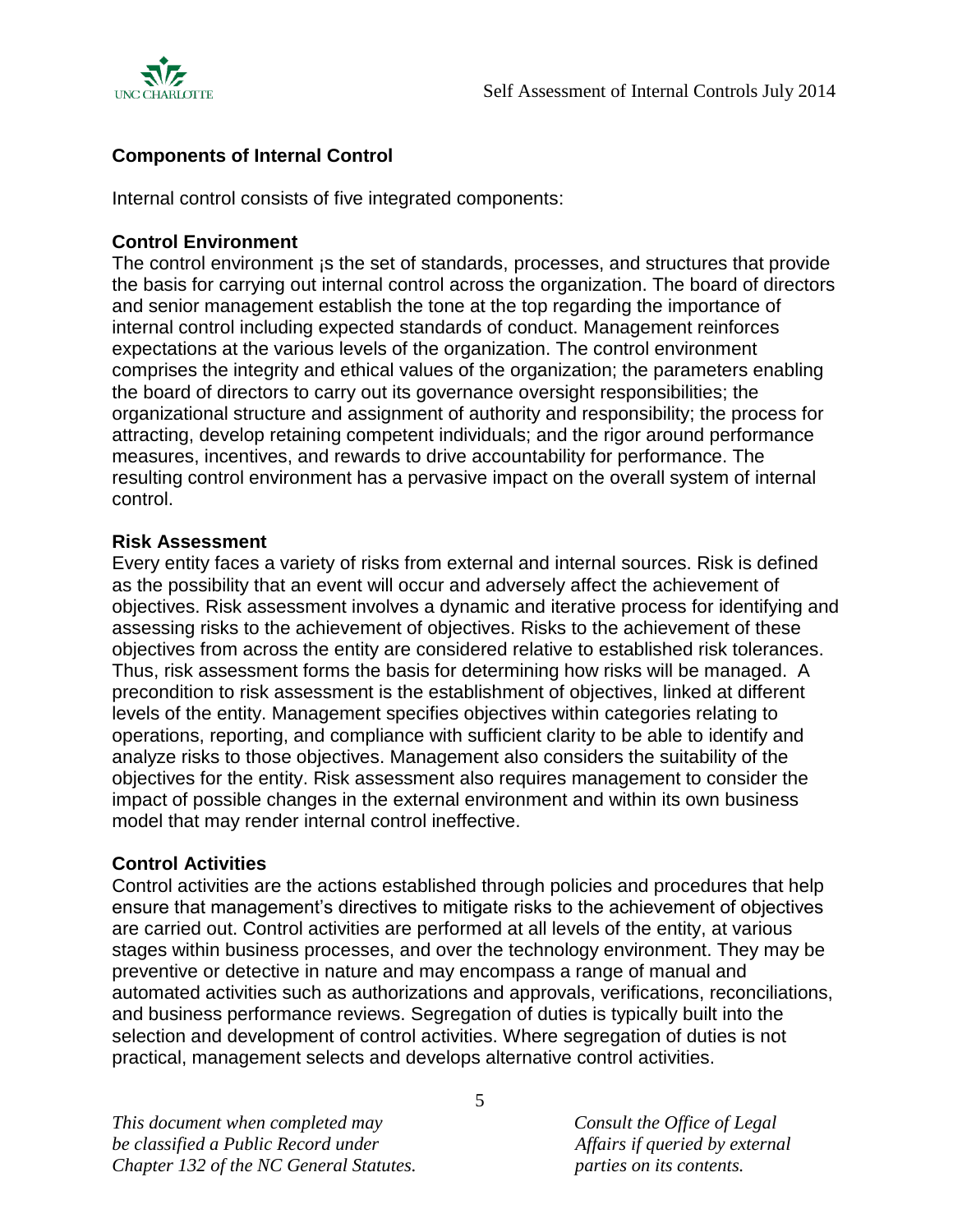

## **Information and Communication**

Information is necessary for the entity to carry out internal control responsibilities to support the achievement of its objectives. Management obtains or generates and uses relevant and quality information from both internal and external sources to support the functioning of other components of internal control. Communication is the continual, iterative process of providing, sharing, and obtaining necessary information. Internal communication is the means by which information is disseminated throughout the organization, flowing up, down, and across the entity. It enables personnel to receive a clear message from senior management that control responsibilities must be taken seriously. External communication is twofold: it enables inbound communication of relevant external information, and it provides information to external parties in response to requirements and expectations.

#### **Monitoring Activities**

Ongoing evaluations, separate evaluations, or some combination of the two are used to ascertain whether each of the five components of internal control, including controls to effect the principles within each component, is present and functioning. Ongoing evaluations, built into business processes at different levels of the entity, provide timely information. Separate evaluations, conducted periodically, will vary in scope and frequency depending on assessment of risks, effectiveness of ongoing evaluations, and other management considerations. Findings are evaluated against criteria established by regulators, recognized standard-setting bodies or management and the board of directors, and deficiencies are communicated to management and the board of directors as appropriate.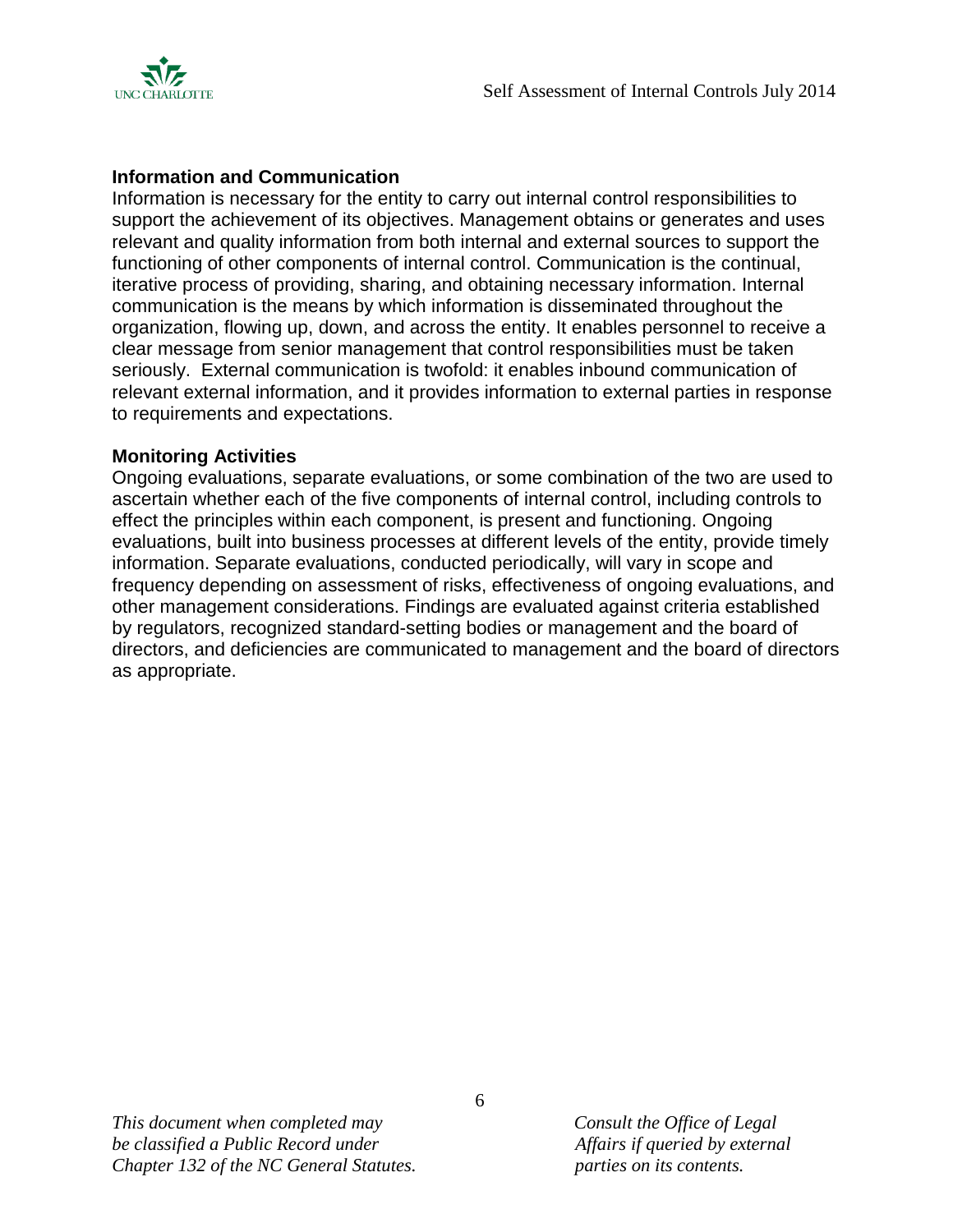

#### <span id="page-6-0"></span>**Public Record Advisory**

 The Office of Legal Affairs has reviewed this document and recommended that all who complete this self assessment, either in writing or by electronic means, be cognizant of the Public Record provisions of Chapter 132 of the NC General Statutes. A completed copy may constitute a Public Record releasable to the general public upon proper request. This should not discourage anyone from using or completing the self assessment, since its intent is to display a willingness to assess our operations against established standards and to determine where improvements need to be made. Users are encouraged to consult the Office of Legal Affairs if queried by external parties on its contents.

*This document when completed may Consult the Office of Legal be classified a Public Record under Affairs if queried by external Chapter 132 of the NC General Statutes. parties on its contents.*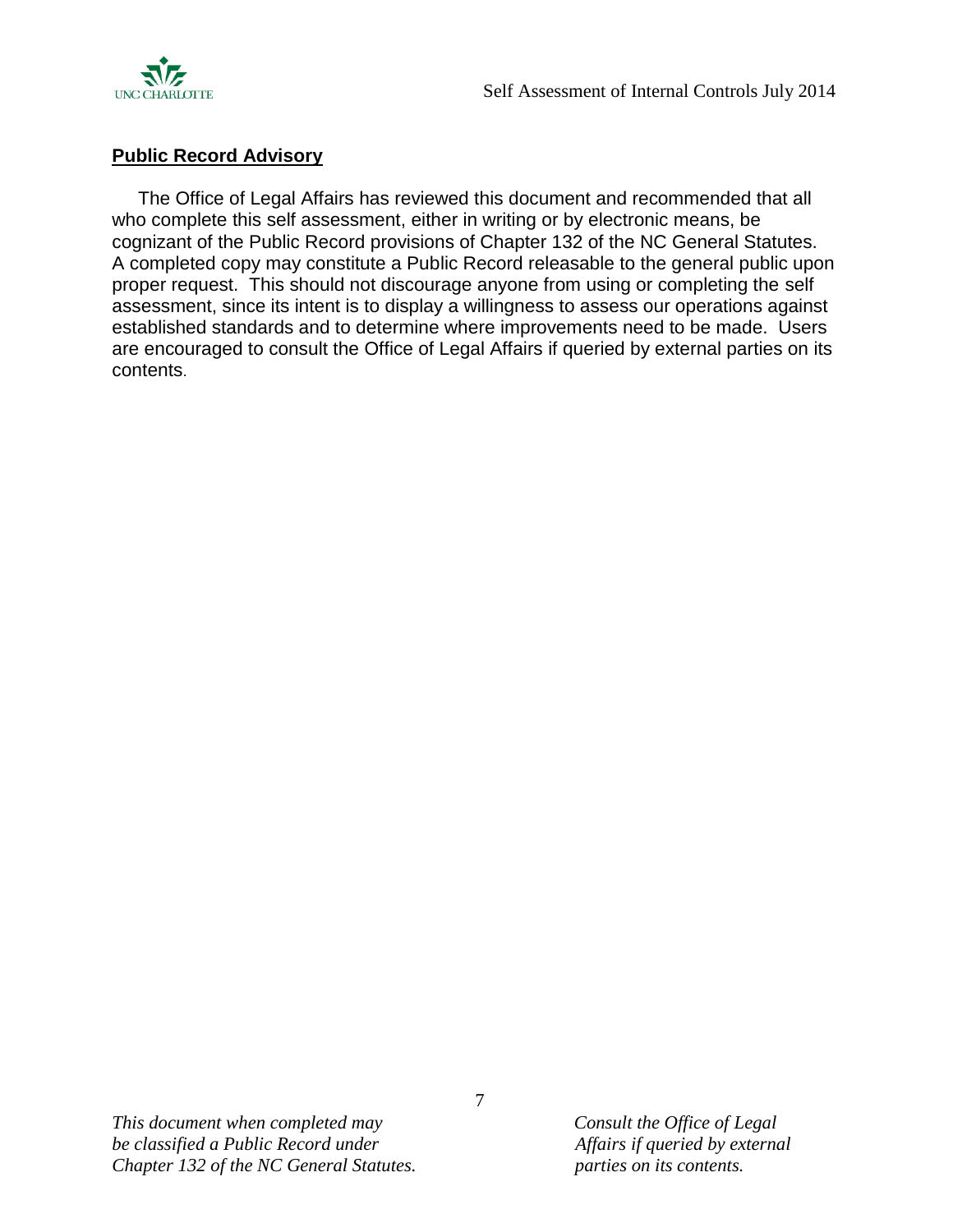

#### **Bolded questions identify critical controls. A critical control is a control that will prevent or detect an error in the event that all other controls fail.**

# **Internal Control Questionnaire**

YES NO (Write N/A if Not Applicable, D/K for Don't Know)

## <span id="page-7-0"></span>A. Integrity and Ethical Values

1. Are all employees in your unit aware of the University's policies concerning ethical behavior (i.e., [Code of Ethical Conduct,](http://legal.uncc.edu/policies/up-804) [Conflict of Interest,](http://legal.uncc.edu/policies/up-102.2) [Use of](http://legal.uncc.edu/policies/up-601.1)  [University Equipment\)](http://legal.uncc.edu/policies/up-601.1)?

2. **2.** Are the expectations of ethical conduct communicated to all personnel in the unit?

\_\_\_\_ \_\_\_\_ 3. Are unit personnel reminded of the anonymous or confidential means to report suspected improper activities as described in [Policy Statement #803?](http://legal.uncc.edu/policies/up-803)

4. Are [Conflicts of Interest](http://legal.uncc.edu/policies/up-102.2) (for EPA faculty and staff) and Secondary [Employment](http://legal.uncc.edu/policies/up-103.3) (for SPA staff) identified and assessed according to university policy?

## <span id="page-7-1"></span>B. Management's Philosophy and Operating Style

\_\_\_\_ \_\_\_\_ 5. Has management established overall objectives in the form of a mission statement, goals or other written operating statement(s)?

5. \_\_\_\_ 6. Do you regularly compare actual performance with current goals and objectives?

## **\_\_\_\_ \_\_\_\_ 7. Are financial management performance measures routinely reviewed by senior management?**

8. Are unusual variances between the planned budget and actual expenditures examined and explained?

\_\_\_\_ \_\_\_\_ 9. Does management promote a safety consciousness environment and report potentially dangerous conditions to the appropriate agency for correction?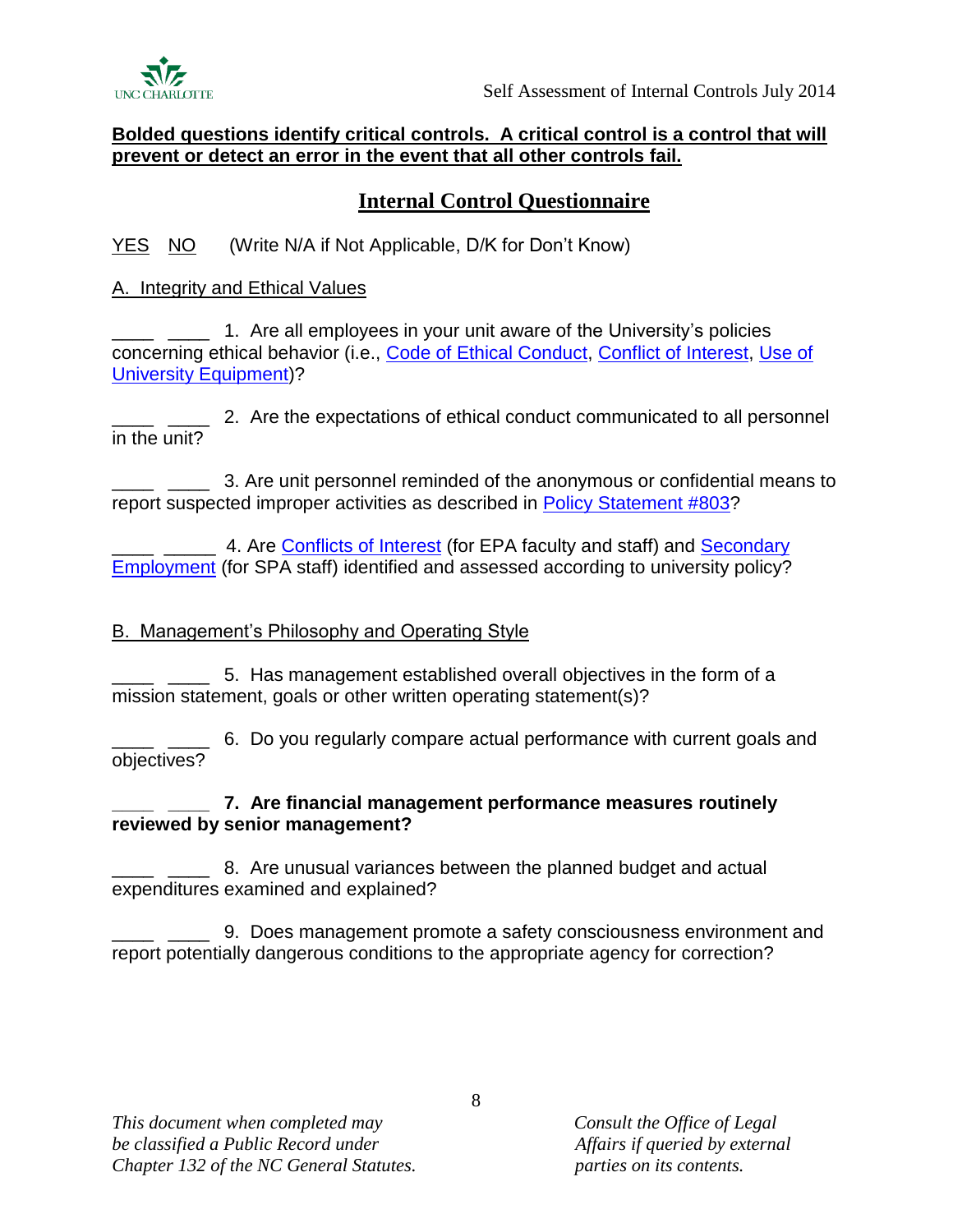

#### <span id="page-8-0"></span>C. Organizational Structure

**\_\_\_\_ \_\_\_\_ 10. Are written departmental policies and procedures periodically reviewed and approved by senior management and readily available for use by all employees?** 

#### **\_\_\_\_ \_\_\_\_ 11. Is there an organizational chart that clearly defines the lines of management authority and responsibility?**

12. On at least an annual basis, does senior management review and update the organizational structure of the unit?

## <span id="page-8-1"></span>D. Assignment of Authority and Responsibility

13. Are sufficient training opportunities available to improve competency and update employees on new policies and procedures?

**\_\_\_\_ \_\_\_\_ 14. Are specific limits established for certain types of transactions and delegations clearly communicated and understood by employees within the unit?**

#### <span id="page-8-2"></span>E. Human Resource Policies and Practices

15. Are individuals held accountable for satisfactory completion of performance elements described in their work plans?

16. Are job descriptions (and other documents that define key position duties/requirements) current, accurate and understood?

17. Have eligible supervisors attended LEAD (Leadership Enhancement And Development) training sponsored by the Human Resources Department?

18. Do all supervisors ensure subordinate staff members are aware of available training opportunities and encourage professional development activities?

\_\_\_\_ \_\_\_\_ 19. Do those in your unit with supervisory duties have at least a working knowledge of the [University's HR policies and procedures?](http://legal.uncc.edu/policies/chapter-100)

*This document when completed may Consult the Office of Legal be classified a Public Record under Affairs if queried by external Chapter 132 of the NC General Statutes. parties on its contents.*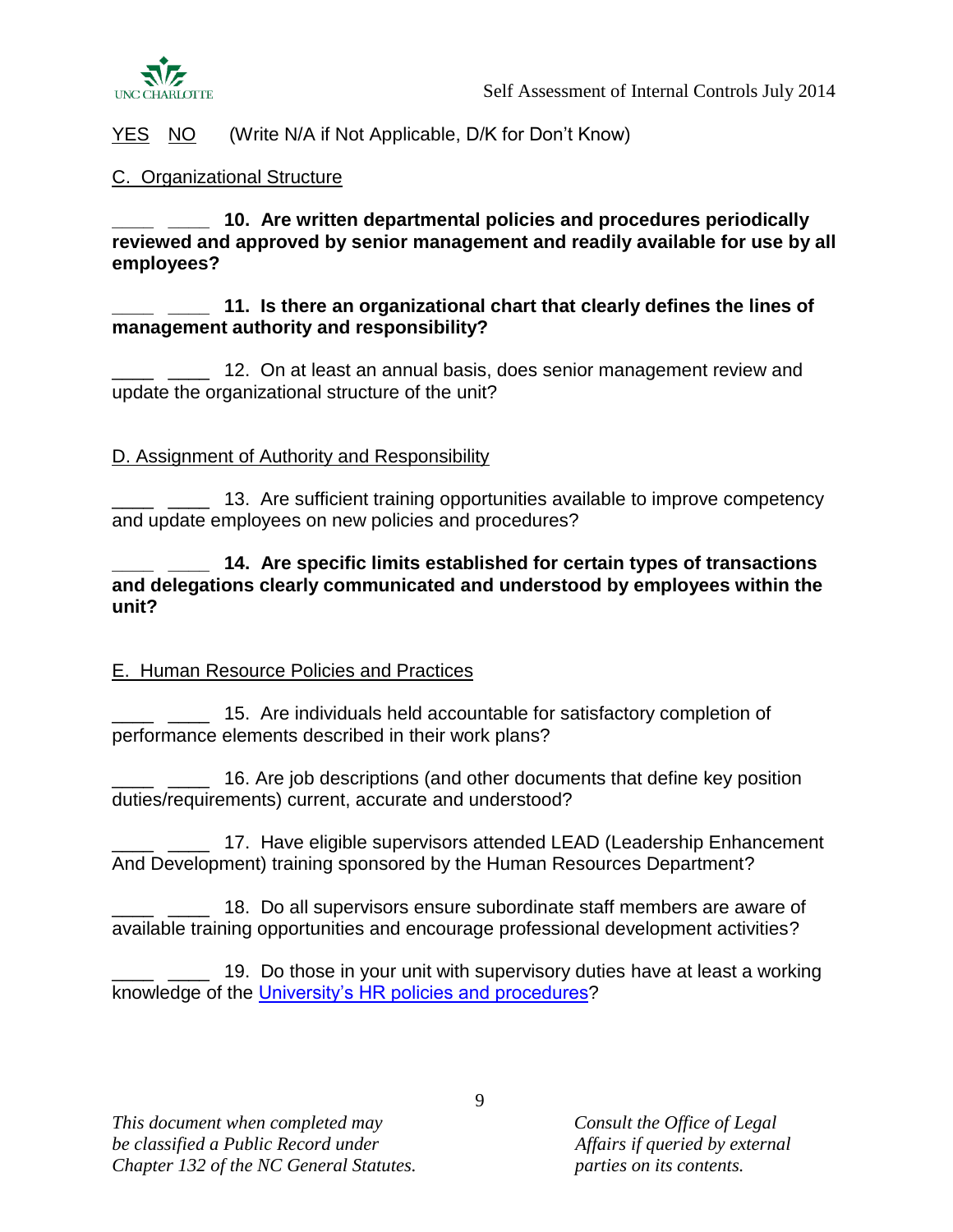

#### **\_\_\_\_ \_\_\_\_ 20. Do appropriate supervisors conduct required annual evaluations based on current job descriptions and submit on time to Human Resources?**

21. Are employees cross-trained to ensure the uninterrupted performance of critical functions?

**\_\_\_\_ \_\_\_\_ 22. IAW PIM 34, are terminated employees interviewed upon departure to ensure that all keys, equipment, credit cards, etc. are returned by the departing employee?**

## <span id="page-9-0"></span>F. General Financial

23. Are appropriate department staff familiar with UNC Charlotte's [Financial Management Guidelines?](http://finance.uncc.edu/sites/finance.uncc.edu/files/media/GeneralAccounting/UNCC_FinancialMgmtGuidelines.docx)

24. Within your unit, are the duties for authorizing purchases, submitting requisitions, receiving goods, approving invoices and reconciling accounts separated between two or more employees?

\_\_\_\_ \_\_\_\_ 25. **Are reconciliations prepared on a regular basis comparing unit accounts against system reports and reviewed by someone other than the preparer?**

26. Are monthly telephone bills reviewed for accuracy and are all toll calls reviewed to identify personal long-distance phone calls requiring reimbursement?

<sup>11</sup> \_\_\_\_ <sup>27</sup>. Are travel authorizations obtained prior to commencing official travel?

\_ \_\_\_\_ 28. Do travel reimbursement forms reflect only authorized business travel expenditures?

29. Are travel reimbursements properly reviewed by the traveler's supervisor, approved and submitted within 30 days of the conclusion of reimbursable travel?

#### <span id="page-9-1"></span>G. Cash Handling

\_\_\_\_ \_\_\_\_ 30. Does your department provide a standard University receipt to the payee when funds are received for the University?

*This document when completed may Consult the Office of Legal be classified a Public Record under Affairs if queried by external Chapter 132 of the NC General Statutes. parties on its contents.*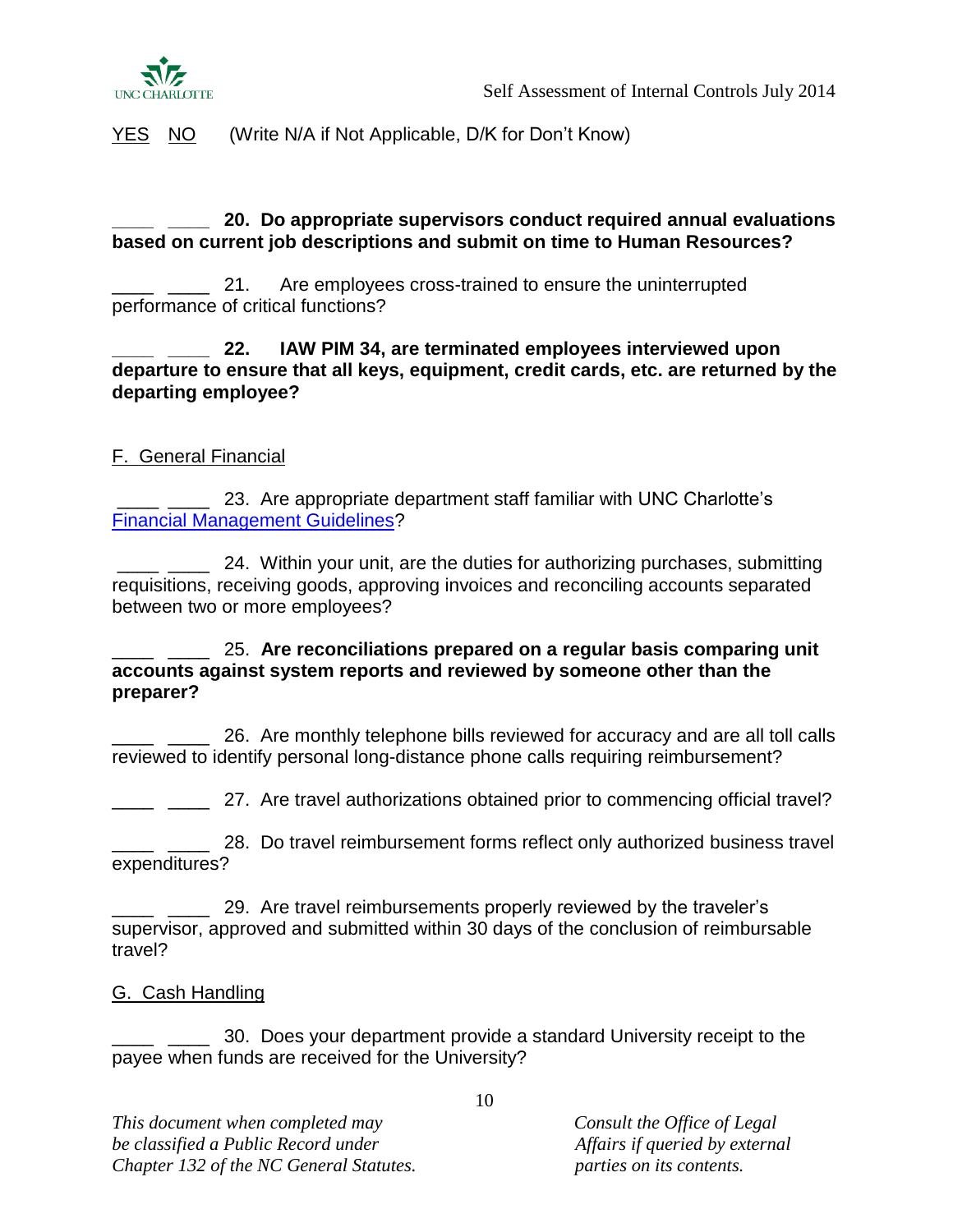

#### **\_\_\_\_ \_\_\_\_ 31. Are all cash receipts, including currency, checks and credit card payments, appropriately recorded and deposited intact into an authorized fund and account with the University Cashier's Office in accordance with the requirements of the Daily Deposit Act and University policies?**

\_\_\_\_ \_\_\_\_ 32. Are duties of opening mail, processing cash received by mail, deposit work-up, and actually making the deposit separated among at least 2 different individuals (i.e., one individual is not responsible all these activities)?

\_\_\_\_ \_\_\_\_ 33. Are the duties of collecting, processing, and depositing cash receipts performed by someone other than the person doing the monthly fund reconciliation?

\_\_\_\_ \_\_\_\_ 34. Are keys to cash boxes and/or restricted files limited to the minimum number of essential employees and kept secure at all times?

35. Are all external bank accounts established only through the University Controller?

#### <span id="page-10-0"></span>H. Payroll

**\_\_\_\_ \_\_\_\_ 36. Are individual employee time and attendance records prepared and signed by each SPA FLSA-Subject employee for each pay period?**

**\_\_\_\_ \_\_\_\_ 37. Does an employee's supervisor, or another designated individual who has specific knowledge regarding the hours worked by the employee, review and approve the individual time sheets in a timely manner? [\(See PIM 54\)](http://hr.uncc.edu/completing-and-retaining-employee-weekly-time-records-flsa-subject-employees)**

38. Are overtime hours, compensatory time, and other special benefits (on-call, shift premium) reviewed and approved by the employee's supervisor?

\_\_\_\_ \_\_\_\_ 39. Are employees required to submit leave slips whenever they are absent from work?

\_\_\_\_ \_\_\_\_ 40. Does each employee's supervisor approve leave slips and forward the original to Payroll?

\_\_\_\_ \_\_\_\_ 41. Are individual employees encouraged to use Banner Self Service to track leave taken and address discrepancies with the Payroll Office?

*This document when completed may Consult the Office of Legal be classified a Public Record under Affairs if queried by external Chapter 132 of the NC General Statutes. parties on its contents.*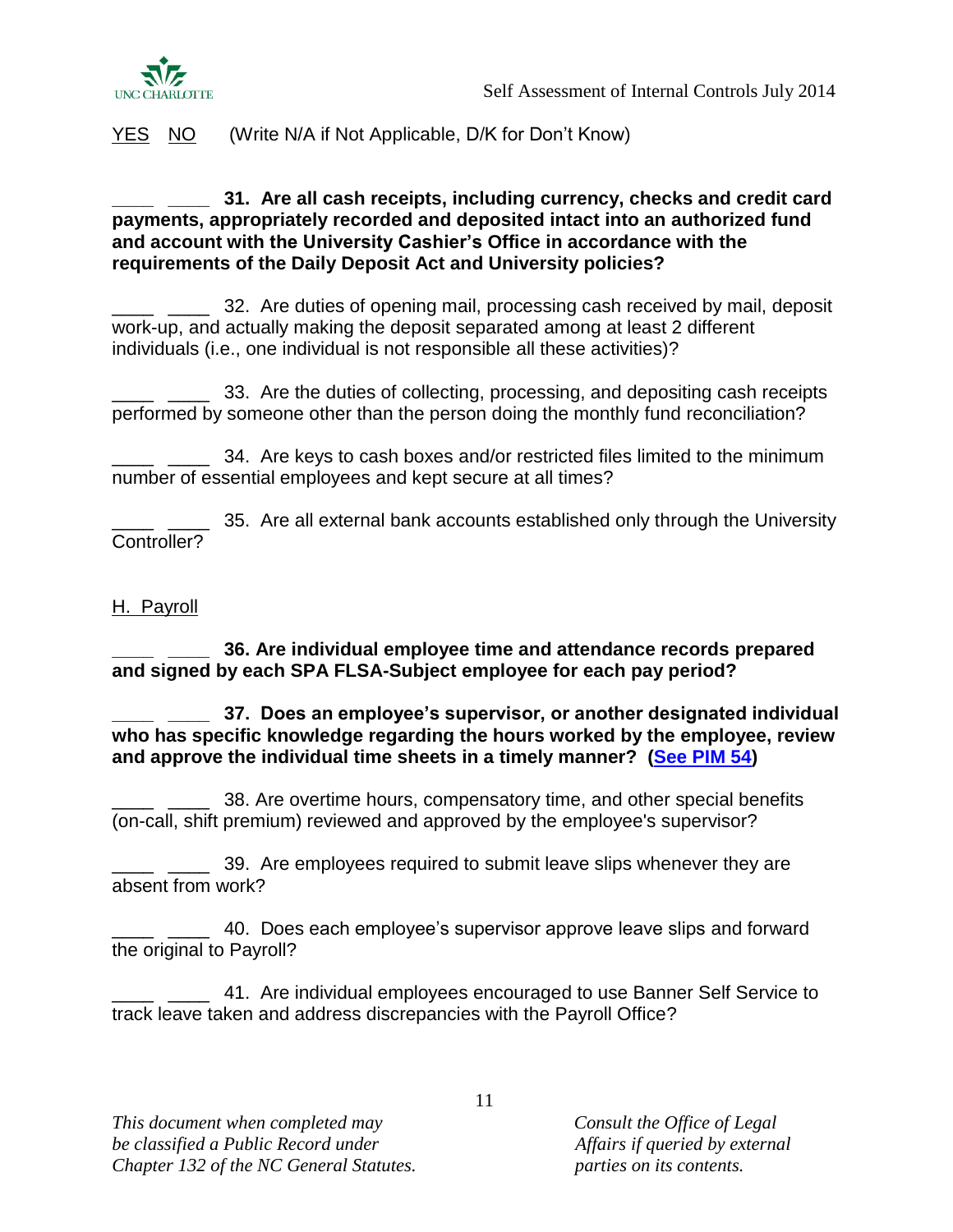

## <span id="page-11-0"></span>I. Safeguarding Assets

42. Are all department personnel reminded of their individual responsibilities related to University property as described in **Policy Statement #601.15?** 

#### **\_\_\_\_ \_\_\_\_ 43. Does each piece of capital equipment have an inventory control tag and its location recorded with the Fixed Assets Officer?**

\_\_\_\_ \_\_\_\_ 44. Has the department or college established a local tracking procedure for critical assets (e.g., laptops, digital cameras, and video projectors) not recorded as capital equipment?

1. 2015 - 45. Do department personnel safeguard University assets through use of appropriate security measures (e.g. locking desks, filing cabinets, offices, etc.)?

46. Is the Fixed Asset Officer notified of capital equipment that is scrapped, stolen, sold, traded in, loaned out, transferred or turned in as surplus?

**2008** 47. Does the Department maintain records of University property on loan to an employee and use these records to ensure that all loaned University property (e.g., keys, laptop computers, cameras, cell phones, etc.) is returned prior to the employee's termination date or before transferring to another department?

## <span id="page-11-1"></span>J. Administration of Sponsored Programs

#### **\_\_\_\_ \_\_\_\_ 48. Are effort reports prepared and submitted on a regular basis in accordance with University requirements?**

49. Do effort reports reflect actual effort applied to sponsored programs, and not payroll distribution or appointment status (unless it is identical to actual effort)?

\_\_\_\_ \_\_\_\_ 50. Are effort reports certified by the individual whose effort is being reported, or by someone with direct knowledge of the effort expended?

#### **\_\_\_\_ \_\_\_\_ 51. Are supply and equipment purchases using grant funds made in accordance with sponsoring agency and federal rules and according to the approved grant budget?**

\_\_\_\_ \_\_\_\_ 52. Are payments to vendors or subrecipients consistent with the contract or budgeted amount?

<sup>1</sup> \_\_\_\_ 53. Does the Department maintain a central file location for the required

*This document when completed may Consult the Office of Legal be classified a Public Record under a if queried by external Chapter 132 of the NC General Statutes. parties on its contents.*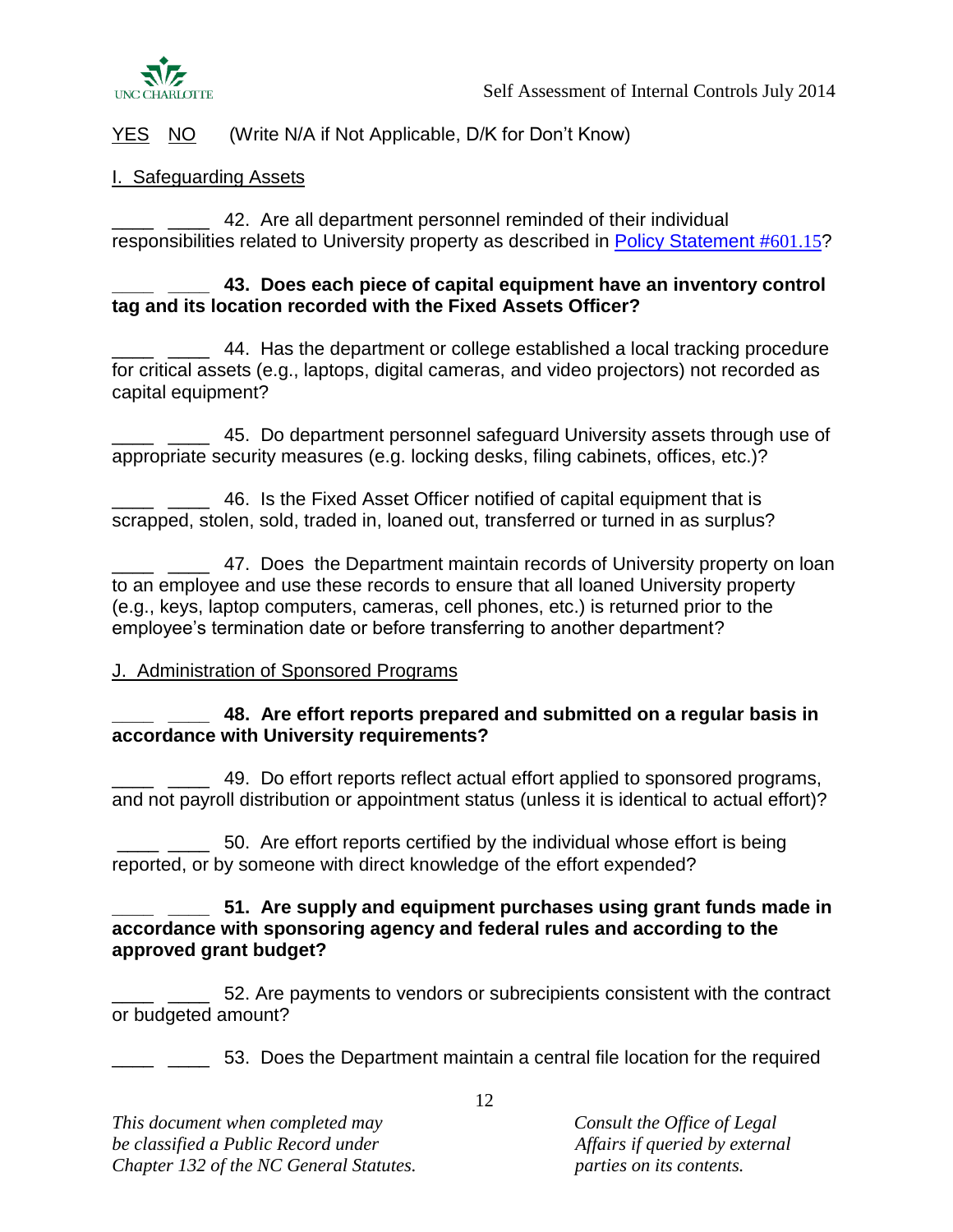

documentation related to grants (matching expenditures, time & effort reporting, etc)?

## <span id="page-12-0"></span>K. Change and Petty Cash Funds (applies only to departments with issued funds)

\_\_\_\_ \_\_\_\_ 54. Is the change fund or petty cash fund balanced regularly to ensure cash and receipts equal the issued amount?

\_\_\_\_ \_\_\_\_ 55. Are employees prohibited from using the change fund or petty cash fund to make loans (IOU's), or to cash personal or payroll checks?

## **\_\_\_\_ \_\_\_\_ 56. Is the change fund or petty cash kept locked in a secure location except when being used to accept funds or transact business?**

57. Is the change fund or petty cash fund authorized balance assessed at least annually for the appropriateness to the supported activity (e.g., not too large or too small)?

## <span id="page-12-1"></span>L. Information Technology Management

58. For locally managed and maintained applications, is there documentation on the basic construction and functionality of the application and baseline performance data for future comparisons?

59. For locally managed and maintained applications, are there documented procedures that govern requesting, approving, granting and reviewing user access?

\_\_\_\_ \_\_\_\_ 60. For locally managed and maintained applications, are there documented procedures that govern testing, approving and installing changes to the program software?

\_\_\_\_ \_\_\_\_ 61. For locally managed and maintained servers, have environmental and physical security assessments been performed and appropriate mitigating measures implemented?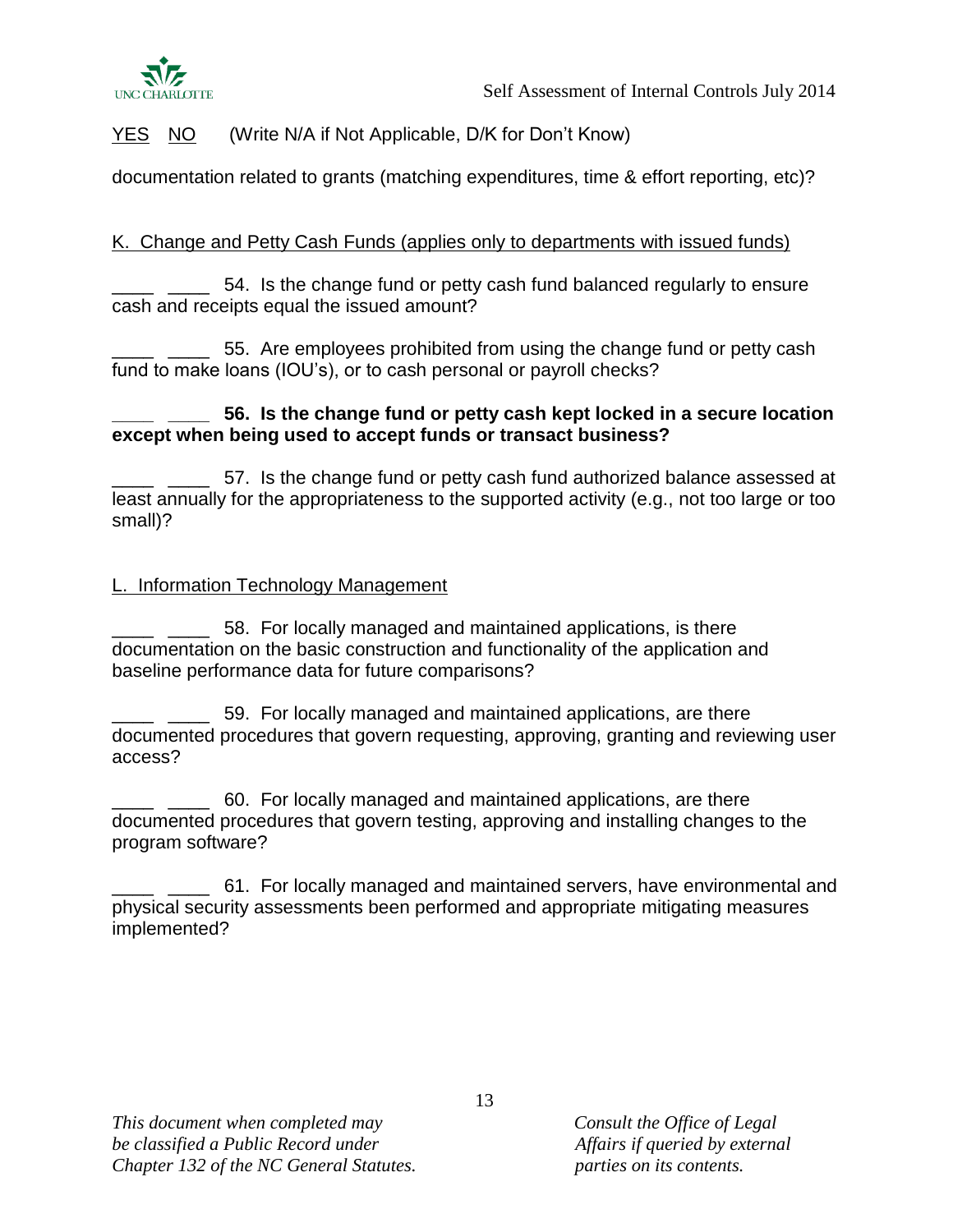

62. For locally managed and maintained web servers, are there documented procedures that govern management and review of page content to ensure compliance with University standards?

**\_\_\_\_ \_\_\_\_ 63. For locally managed and maintained servers, are there documented procedures for routine data backup, disaster recovery and business continuity?**

\_\_\_\_ \_\_\_\_ 64. For locally managed and maintained servers, are there documented procedures for regular review of access and error logs to detect potential security issues?

\_ \_\_\_\_ 65. Does the department or college have a standard security briefing for faculty or staff traveling away from campus with University IT equipment (laptops, Ipads, etc.)?

\_\_\_\_ \_\_\_\_ 66. Does the department or college have a standard security briefing for faculty or staff using University IT equipment from home (teleworking)?

**\_\_\_\_ \_\_\_\_ 67. Are individual users reminded of compliance expectations with University Information Technology policies and required to complete the online [security awareness training modules?](http://itservices.uncc.edu/home/information-security/information-assurance/security-awareness-training)**

#### <span id="page-13-0"></span>M. Purchasing

\_\_\_\_ \_\_\_\_ 68. Are department staff members with purchasing responsibilities familiar with the University's [online Purchasing Manual?](http://finance.uncc.edu/materials-management/purchasing/purchasing-manual)

<sup>1</sup> <sup>1</sup> <sup>2</sup> <sup>2</sup> <sup>2</sup> <sup>69</sup>. Is the Purchasing Department consulted before contracts are signed?

#### **\_\_\_\_ \_\_\_\_ 70. Are purchase orders or contracts approved by appropriately designated officials before issuance?**

#### **\_\_\_\_ \_\_\_\_ 71. Are changes to contracts or purchase orders subject to the same controls and approvals as the original agreement?**

<sup>2</sup> \_\_\_ 72. Are purchases using University funds made only for valid business purposes?

\_\_\_\_ \_\_\_\_ 73. Are all purchases using University funds delivered directly to the department (e.g., no purchases are delivered to addresses other than the University)?

*This document when completed may Consult the Office of Legal be classified a Public Record under a if queried by external Chapter 132 of the NC General Statutes. parties on its contents.*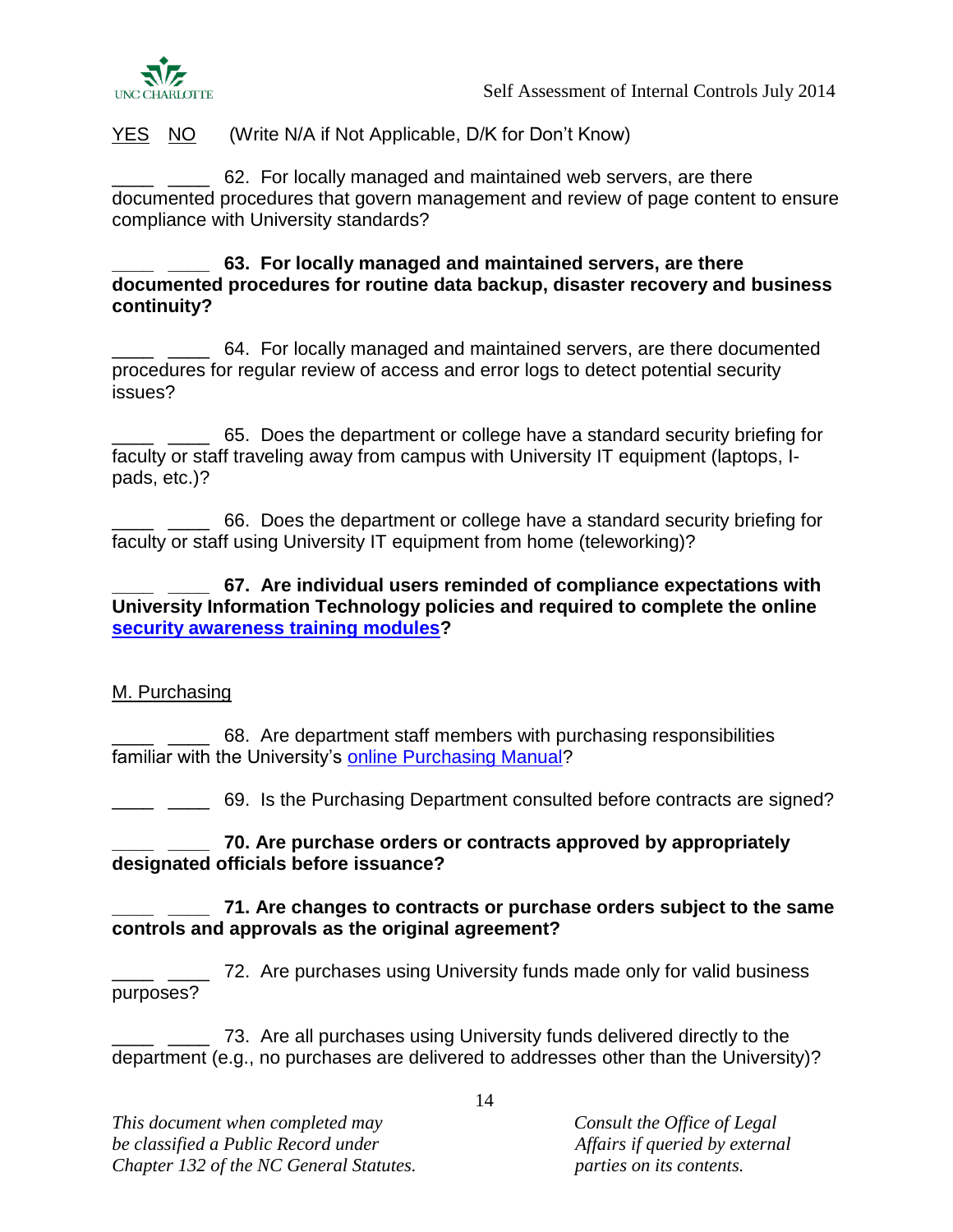

74. Are vendor invoices checked for accuracy and agreement with purchase orders, contract terms, receiving reports, etc, to ensure proper payment?

\_\_\_\_ \_\_\_\_ 75. Are invoices received by the department submitted to Accounts Payable for payment in a timely manner?

\_\_\_\_ \_\_\_\_ 76. Are P-card purchases reviewed by the designated official(s) for appropriate University purpose and accurate expense accounting?

#### <span id="page-14-0"></span>N. Miscellaneous Department Operations

\_\_\_\_ \_\_\_\_ 77. Have all members of the department been briefed within the last 180 days on the unit Continuity of Operations Plan (COOP) and individual preparedness measures?

#### **\_\_\_\_ \_\_\_\_ 78. Has the building emergency evacuation plan been disseminated to all employees and tested at least annually?**

\_\_\_\_ \_\_\_\_ 79. Are documents maintained for the appropriate time period and disposed as prescribed by University retention policy [\(Policy #605.3\)](http://legal.uncc.edu/policies/up-605.3)?

\_\_\_\_ \_\_\_\_ 80. Have any of your employees been designated as "essential employees" under the provisions of [Policy Statement 701](http://legal.uncc.edu/policies/up-701) and [Personnel Information](http://hr.uncc.edu/accounting-time-not-worked-due-hazardous-weather-or-other-unusual-conditions)  [Memorandum #12,](http://hr.uncc.edu/accounting-time-not-worked-due-hazardous-weather-or-other-unusual-conditions) and are these employees aware of this designation?